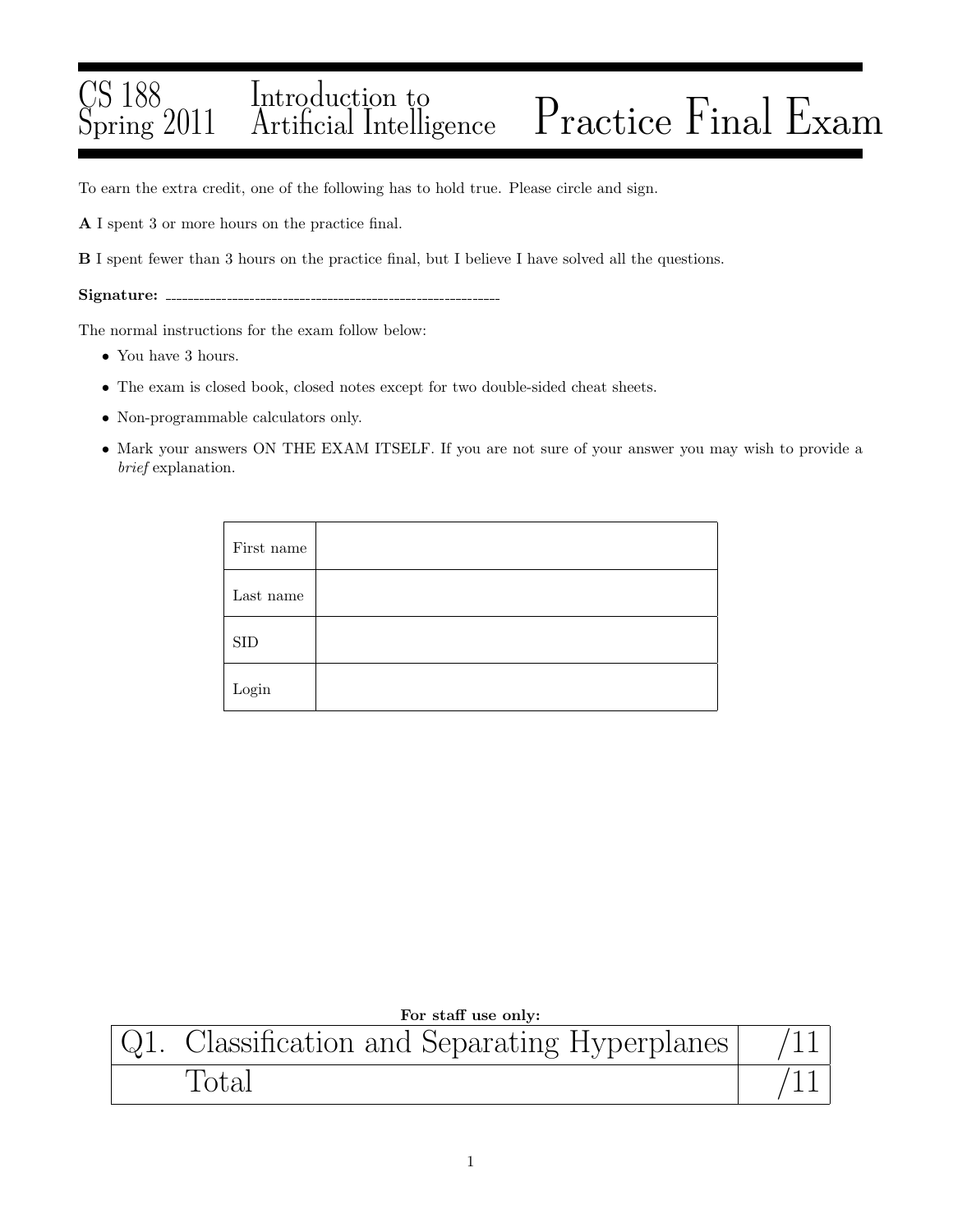## Q1. [11 pts] Classification and Separating Hyperplanes

For this first part, we will be deciding what makes a good feature-mapping for different datasets, as well as finding feature weights that make the data separable.



Figure 1: Sets of points separated into positive examples (x's) and negative examples (o's). In plot (a), the dotted line is given by  $f(x_1) = x_1^3 - x_1$ .

We begin with a series of true/false questions on what kernels can separate the datasets given. We always assume a point x is represented without a bias term, so that  $x = \begin{bmatrix} x_1 & x_2 \end{bmatrix}^\top$ . We will consider the following four kernels:

- A. The linear kernel  $K_{\text{lin}}(x, z) = x^{\top} z = x \cdot z$ .
- B. The shifted linear kernel  $K_{\text{bias}}(x, z) = 1 + x^{\top} z = 1 + x \cdot z$ .
- C. The quadratic kernel  $K_{\text{quad}}(x, z) = (1 + x^{\top}z)^2 = (1 + x \cdot z)^2$ .
- D. The cubic kernel  $K_{\text{cub}}(x, z) = (1 + x^{\top}z)^3 = (1 + x \cdot z)^3$ .
- (a) (i) [true or false] The kernel  $K_{lin}$  can separate the dataset in Fig. 1(b).
	- (ii)  $[true \text{ or } false]$  The kernel  $K_{bias}$  can separate the dataset in Fig. 1(b).
	- (iii) [true or false] The kernel  $K_{\text{cub}}$  can separate the dataset in Fig. 1(b).
	- (iv) [true or false] The kernel  $K_{lin}$  can separate the datset in Fig. 1(a).
	- (v) [true or false] The kernel  $K_{quad}$  can separate the datset in Fig. 1(a).
	- (vi) [true or false] The kernel  $K_{\text{cub}}$  can separate the datset in Fig. 1(a).
- (b) [2 pts] Now imagine that instead of simply using  $x \in \mathbb{R}^2$  as input to our learning algorithm, we use a feature mapping  $\phi: x \mapsto \phi(x) \in \mathbb{R}^k$ , where  $k \gg 2$ , so that we can learn more powerful classifiers. Specifically, suppose that we use the feature mapping

$$
\phi(x) = \begin{bmatrix} 1 & x_1 & x_2 & x_1^2 & x_2^2 & x_1^3 & x_2^3 \end{bmatrix}^\top \tag{1}
$$

so that  $\phi(x) \in \mathbb{R}^7$ . Give a weight vector w that separates the x points from the **o** points in Fig. 1(a), that is,  $w^{\top} \phi(x) = w \cdot \phi(x)$  should be  $> 0$  for x points and  $< 0$  for o points.